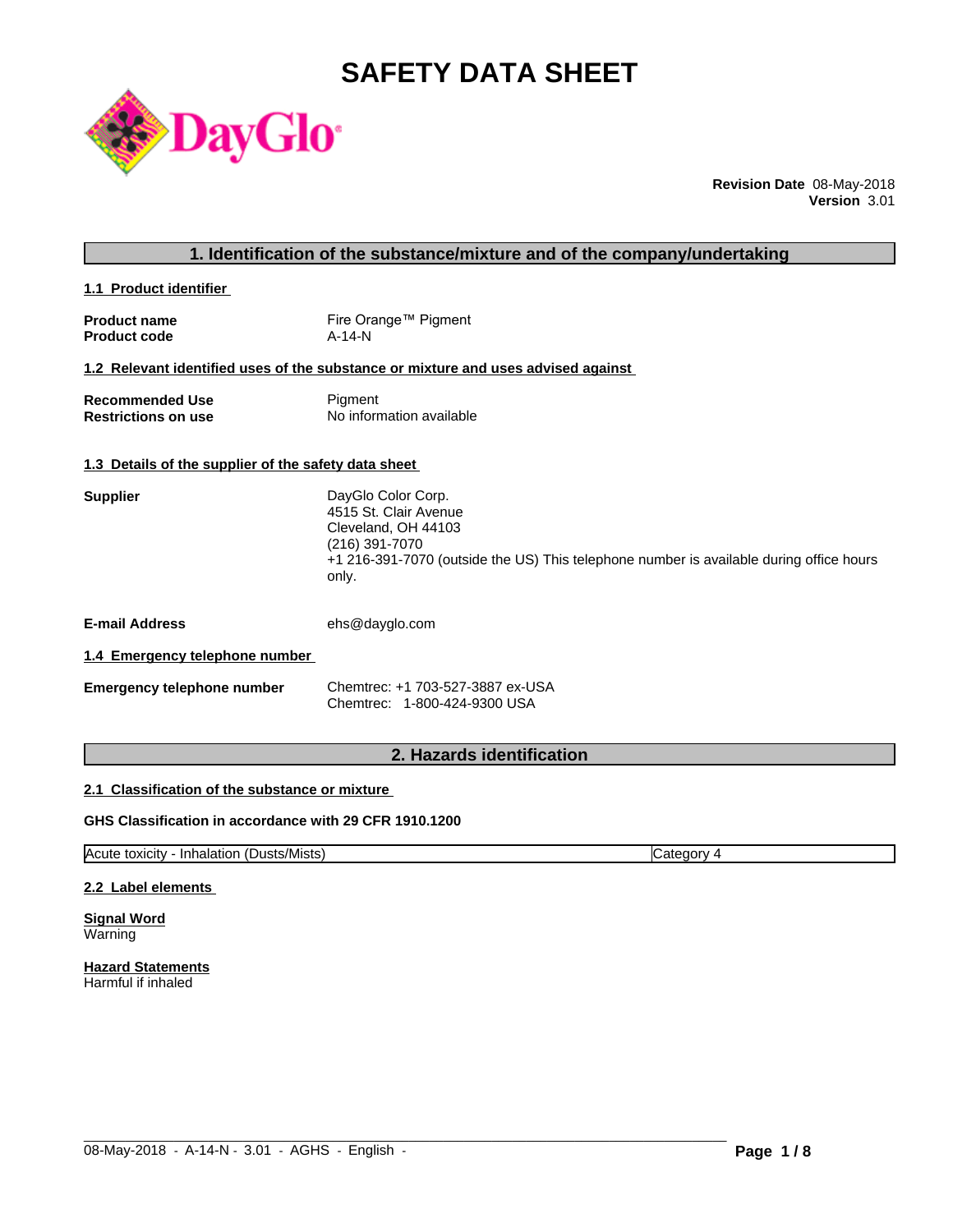

**Precautionary Statements - Prevention** Avoid breathing dust/fume/gas/mist/vapors/spray Use only outdoors or in a well-ventilated area

#### **Precautionary Statements - Response**

IF INHALED: Remove person to fresh air and keep comfortable for breathing Call a POISON CENTER or doctor if you feel unwell

#### **2.3. Other Hazards Hazards not otherwise classified (HNOC)** Not Applicable

**2.4 Other information** 

Not Applicable

**Unknown Acute Toxicity** <1% of the mixture consists of ingredient(s) of unknown toxicity

# **3. Composition/Information on Ingredients**

#### **Substance Mixture**

| Chemical<br>l Name                                                                              | CAS No. | Mainht <sub>-</sub> % |  |  |
|-------------------------------------------------------------------------------------------------|---------|-----------------------|--|--|
| -30-<br>3068-<br>4.4<br>: Red<br><b>Doole</b><br>. ۱. ب<br>sasiv<br>ັບ<br>.                     |         |                       |  |  |
| tannes ahert e ze hladdiw naad sa t<br>: nercentage (concentration) of composition<br>∣h≙ ≙¥a∩t |         |                       |  |  |

The exact percentage (concentration) of composition has been withheld as a trade secret.

# **4. First aid measures**

#### **4.1 Description of first-aid measures**

| <b>General advice</b>                                                          | No information available.                                                                                                                                                                                               |  |  |
|--------------------------------------------------------------------------------|-------------------------------------------------------------------------------------------------------------------------------------------------------------------------------------------------------------------------|--|--|
| Eye contact                                                                    | Immediately flush with plenty of water. After initial flushing, remove any contact lenses and<br>continue flushing for at least 15 minutes. Keep eye wide open while rinsing. If symptoms<br>persist, call a physician. |  |  |
| <b>Skin contact</b>                                                            | Immediate medical attention is not required. Wash off with soap and water.                                                                                                                                              |  |  |
| <b>Inhalation</b>                                                              | Immediate medical attention is not required. Move to fresh air.                                                                                                                                                         |  |  |
| <b>Ingestion</b>                                                               | Do NOT induce vomiting. Drink plenty of water. Consult a physician.                                                                                                                                                     |  |  |
| 4.2 Most important symptoms and effects, both acute and delayed                |                                                                                                                                                                                                                         |  |  |
| <b>Symptoms</b>                                                                | See Section 2.2, Label Elements and/or Section 11, Toxicological effects.                                                                                                                                               |  |  |
| 4.3 Indication of any immediate medical attention and special treatment needed |                                                                                                                                                                                                                         |  |  |
| Notes to physician                                                             | Treat symptomatically.                                                                                                                                                                                                  |  |  |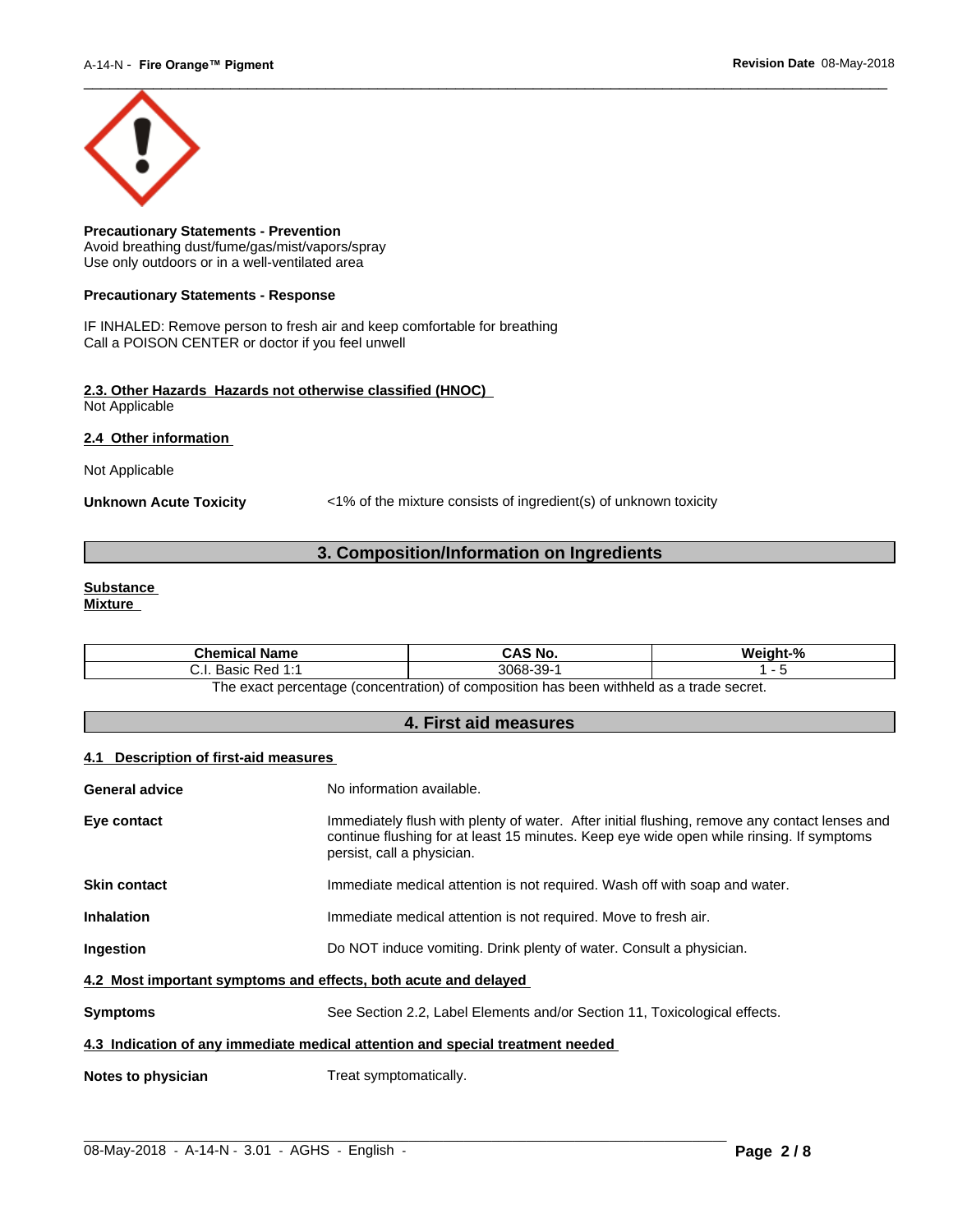### **5. Fire-Fighting Measures**

 $\overline{\phantom{a}}$  ,  $\overline{\phantom{a}}$  ,  $\overline{\phantom{a}}$  ,  $\overline{\phantom{a}}$  ,  $\overline{\phantom{a}}$  ,  $\overline{\phantom{a}}$  ,  $\overline{\phantom{a}}$  ,  $\overline{\phantom{a}}$  ,  $\overline{\phantom{a}}$  ,  $\overline{\phantom{a}}$  ,  $\overline{\phantom{a}}$  ,  $\overline{\phantom{a}}$  ,  $\overline{\phantom{a}}$  ,  $\overline{\phantom{a}}$  ,  $\overline{\phantom{a}}$  ,  $\overline{\phantom{a}}$ 

#### **5.1 Extinguishing media**

#### **Suitable extinguishing media**

Use extinguishing measures that are appropriate to local circumstances and the surrounding environment.

**Unsuitable Extinguishing Media** None.

#### **5.2 Special hazards arising from the substance or mixture**

#### **Special Hazard**

None known based on information supplied.

**Hazardous Combustion Products** Carbon oxides. Nitrogen oxides (NOx). Oxides of sulfur.

#### **Explosion Data**

**Sensitivity to Mechanical Impact** None.

**Sensitivity to Static Discharge** Fine dust dispersed in air, in sufficient concentrations, and in the presence of an ignition source is a potential dust explosion hazard.

#### **5.3 Advice for firefighters**

As in any fire, wear self-contained breathing apparatus pressure-demand, MSHA/NIOSH (approved or equivalent) and full protective gear.

#### **6. Accidental Release Measures**

#### **6.1 Personal precautions, protective equipment and emergency procedures**

Ensure adequate ventilation, especially in confined areas. Use personal protective equipment.

#### **6.2 Environmental precautions**

Dust deposits should not be allowed to accumulate on surfaces as these may form an explosive mixture if they are released into the atmosphere in sufficient concentration. Avoid dispersal of dust in the air (i.e., cleaning dusty surfaces with compressed air). Nonsparking tools should be used. Prevent product from entering drains.

#### **6.3 Methods and materials for containment and cleaning up**

| <b>Methods for Containment</b> | Prevent dust cloud. Cover powder spill with plastic sheet or tarp to minimize spreading.                                                                                                                                                                                                                                                                                                |  |
|--------------------------------|-----------------------------------------------------------------------------------------------------------------------------------------------------------------------------------------------------------------------------------------------------------------------------------------------------------------------------------------------------------------------------------------|--|
| Methods for cleaning up        | Avoid dust formation. Take precautionary measures against static discharges. Do not dry<br>sweep dust. Wet dust with water before sweeping or use a vacuum to collect dust. Use<br>personal protective equipment. Take up mechanically and collect in suitable container for<br>disposal. Prevent product from entering drains. Keep in suitable and closed containers for<br>disposal. |  |

### **7. Handling and storage**

#### **7.1 Precautions for safe handling**

| Advice on safe handling                                          | Avoid dust formation. Take precautionary measures against static discharges. Fine dust<br>dispersed in air may ignite. Wear personal protective equipment. |  |
|------------------------------------------------------------------|------------------------------------------------------------------------------------------------------------------------------------------------------------|--|
| <b>Hygiene measures</b>                                          | Handle in accordance with good industrial hygiene and safety practice.                                                                                     |  |
| 7.2 Conditions for safe storage, including any incompatibilities |                                                                                                                                                            |  |
| <b>Storage Conditions</b>                                        | Keep tightly closed in a dry and cool place.                                                                                                               |  |
| <b>Materials to Avoid</b>                                        | No materials to be especially mentioned.                                                                                                                   |  |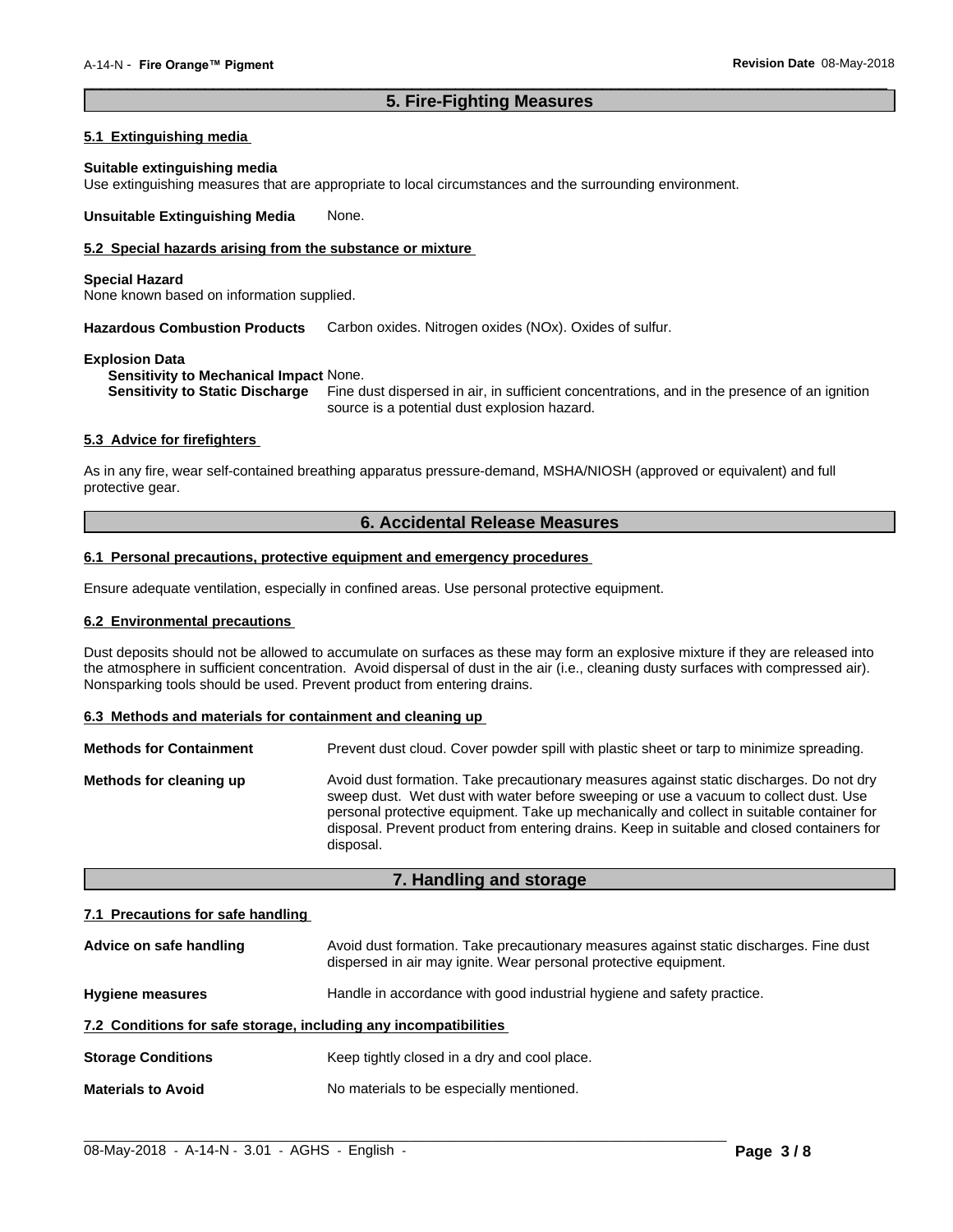# **8. Exposure controls/personal protection**

 $\overline{\phantom{a}}$  ,  $\overline{\phantom{a}}$  ,  $\overline{\phantom{a}}$  ,  $\overline{\phantom{a}}$  ,  $\overline{\phantom{a}}$  ,  $\overline{\phantom{a}}$  ,  $\overline{\phantom{a}}$  ,  $\overline{\phantom{a}}$  ,  $\overline{\phantom{a}}$  ,  $\overline{\phantom{a}}$  ,  $\overline{\phantom{a}}$  ,  $\overline{\phantom{a}}$  ,  $\overline{\phantom{a}}$  ,  $\overline{\phantom{a}}$  ,  $\overline{\phantom{a}}$  ,  $\overline{\phantom{a}}$ 

# **8.1 Exposure Guidelines**

#### **8.2 Appropriate engineering controls**

| <b>Engineering Measures</b>   | Showers<br>Eyewash stations                                                                                    |
|-------------------------------|----------------------------------------------------------------------------------------------------------------|
|                               | Ventilation systems.<br>8.3 Individual protection measures, such as personal protective equipment              |
| <b>Eve/Face Protection</b>    | Safety glasses with side-shields.                                                                              |
| Skin and body protection      | Wear chemical resistant footwear and clothing such as gloves, an apron or a whole body<br>suit as appropriate. |
| <b>Respiratory protection</b> | . NIOSH/MSHA approved respiratory protection should be worn if exposure is anticipated.                        |
| <b>Hygiene measures</b>       | See section 7 for more information                                                                             |
|                               |                                                                                                                |

# **9. Physical and chemical properties**

### **9.1 Information on basic physical and chemical properties**

| <b>Physical state</b>             | Solid                                 |                          |                          |
|-----------------------------------|---------------------------------------|--------------------------|--------------------------|
| Appearance                        | Powder                                | <b>Color</b>             | Orange                   |
| Odor                              | Pungent                               | <b>Odor Threshold</b>    | No information available |
|                                   |                                       |                          |                          |
|                                   |                                       |                          |                          |
| <b>Property</b>                   | Values                                | <b>Remarks • Methods</b> |                          |
| pH                                |                                       | No information available |                          |
| <b>Melting/freezing point</b>     | 110 °C / 230 °F                       |                          |                          |
| Boiling point/boiling range       |                                       | No information available |                          |
| <b>Flash Point</b>                |                                       | No information available |                          |
| <b>Evaporation rate</b>           |                                       | No information available |                          |
| Flammability (solid, gas)         |                                       | No information available |                          |
| <b>Flammability Limits in Air</b> |                                       |                          |                          |
| upper flammability limit          |                                       | No information available |                          |
| lower flammability limit          |                                       | No information available |                          |
| Vapor pressure                    |                                       | No information available |                          |
| Vapor density                     |                                       | No information available |                          |
| <b>Specific Gravity</b>           | 1.36                                  |                          |                          |
| <b>Water solubility</b>           | Insoluble in water                    |                          |                          |
| Solubility in other solvents      |                                       | No information available |                          |
| <b>Partition coefficient</b>      |                                       | No information available |                          |
| <b>Autoignition temperature</b>   |                                       | No information available |                          |
| <b>Decomposition temperature</b>  |                                       | No information available |                          |
| Viscosity, kinematic              |                                       | No information available |                          |
| Viscosity, dynamic                |                                       | No information available |                          |
|                                   |                                       |                          |                          |
| <b>Explosive properties</b>       | Fine dust dispersed in air may ignite |                          |                          |
| <b>Oxidizing Properties</b>       |                                       | No information available |                          |
|                                   |                                       |                          |                          |
| 9.2 Other information             |                                       |                          |                          |
| Volatile organic compounds (VOC)  | None                                  |                          |                          |
| content                           |                                       |                          |                          |
|                                   |                                       |                          |                          |

# **10. Stability and Reactivity**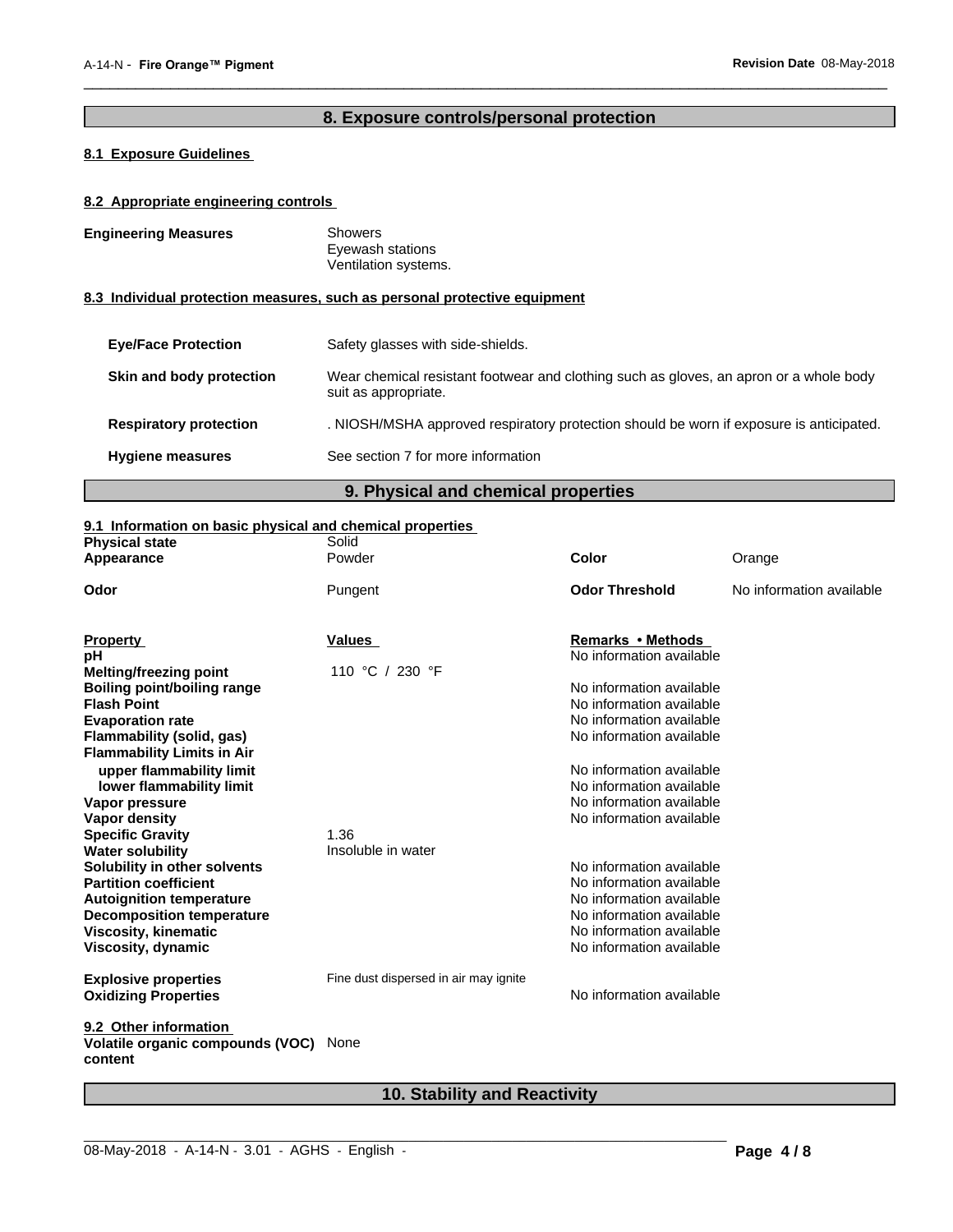#### **10.1 Reactivity**

No dangerous reaction known under conditions of normal use

#### **10.2 Chemical stability**

Stable

.

#### **10.3 Possibility of hazardous reactions**

Hazardous polymerization does not occur.

#### **10.4 Conditions to Avoid**

Dust formation. Take precautionary measures against static discharges.

#### **10.5 Incompatible Materials**

None known based on information supplied.

#### **10.6 Hazardous Decomposition Products**

None known based on information supplied.

# **11. Toxicological information**

 $\overline{\phantom{a}}$  ,  $\overline{\phantom{a}}$  ,  $\overline{\phantom{a}}$  ,  $\overline{\phantom{a}}$  ,  $\overline{\phantom{a}}$  ,  $\overline{\phantom{a}}$  ,  $\overline{\phantom{a}}$  ,  $\overline{\phantom{a}}$  ,  $\overline{\phantom{a}}$  ,  $\overline{\phantom{a}}$  ,  $\overline{\phantom{a}}$  ,  $\overline{\phantom{a}}$  ,  $\overline{\phantom{a}}$  ,  $\overline{\phantom{a}}$  ,  $\overline{\phantom{a}}$  ,  $\overline{\phantom{a}}$ 

#### **11.1 Acute toxicity**

#### **Numerical measures of toxicity: Product Information**

| LD50 Oral:                      | LD50 Dermal:                             |
|---------------------------------|------------------------------------------|
| mg/kg (rat)<br>16,000<br>J<br>ີ | 23,000<br>mg/kg (rat)<br>$\cdot$ $\cdot$ |

#### **The following values are calculated based on chapter 3.1 of the GHS document**

**Unknown Acute Toxicity** <1% of the mixture consists of ingredient(s) of unknown toxicity

**Oral LD50** 38,051.00 mg/kg **LC50 (Dust/Mist)** 4.13 mg/l

#### **Numerical measures of toxicity: Component Information**

| <b>Chemical Name</b>                                            | LD50 Oral        | <b>LD50 Dermal</b>                  | <b>LC50 Inhalation</b>  |
|-----------------------------------------------------------------|------------------|-------------------------------------|-------------------------|
| $\sim$<br><b>DAN 1.1</b><br>$D_{\Omega}$<br>Basic Red T.T<br>ن. | 449 ma/ka<br>Rat | 2,500 mg/kg (Rat)<br>. .<br>$\cdot$ | $0.05$ ma/l<br>(4 hour) |
| 3068-39-                                                        |                  |                                     |                         |

 $\_$  ,  $\_$  ,  $\_$  ,  $\_$  ,  $\_$  ,  $\_$  ,  $\_$  ,  $\_$  ,  $\_$  ,  $\_$  ,  $\_$  ,  $\_$  ,  $\_$  ,  $\_$  ,  $\_$  ,  $\_$  ,  $\_$  ,  $\_$  ,  $\_$  ,  $\_$  ,  $\_$  ,  $\_$  ,  $\_$  ,  $\_$  ,  $\_$  ,  $\_$  ,  $\_$  ,  $\_$  ,  $\_$  ,  $\_$  ,  $\_$  ,  $\_$  ,  $\_$  ,  $\_$  ,  $\_$  ,  $\_$  ,  $\_$  ,

#### **11.2 Information on toxicologicaleffects**

#### **Skin corrosion/irritation**

Product Information • May cause irritation Component Information • No information available

#### **Serious eye damage/eye irritation**

Product Information

• May cause irritation

Component Information

• No information available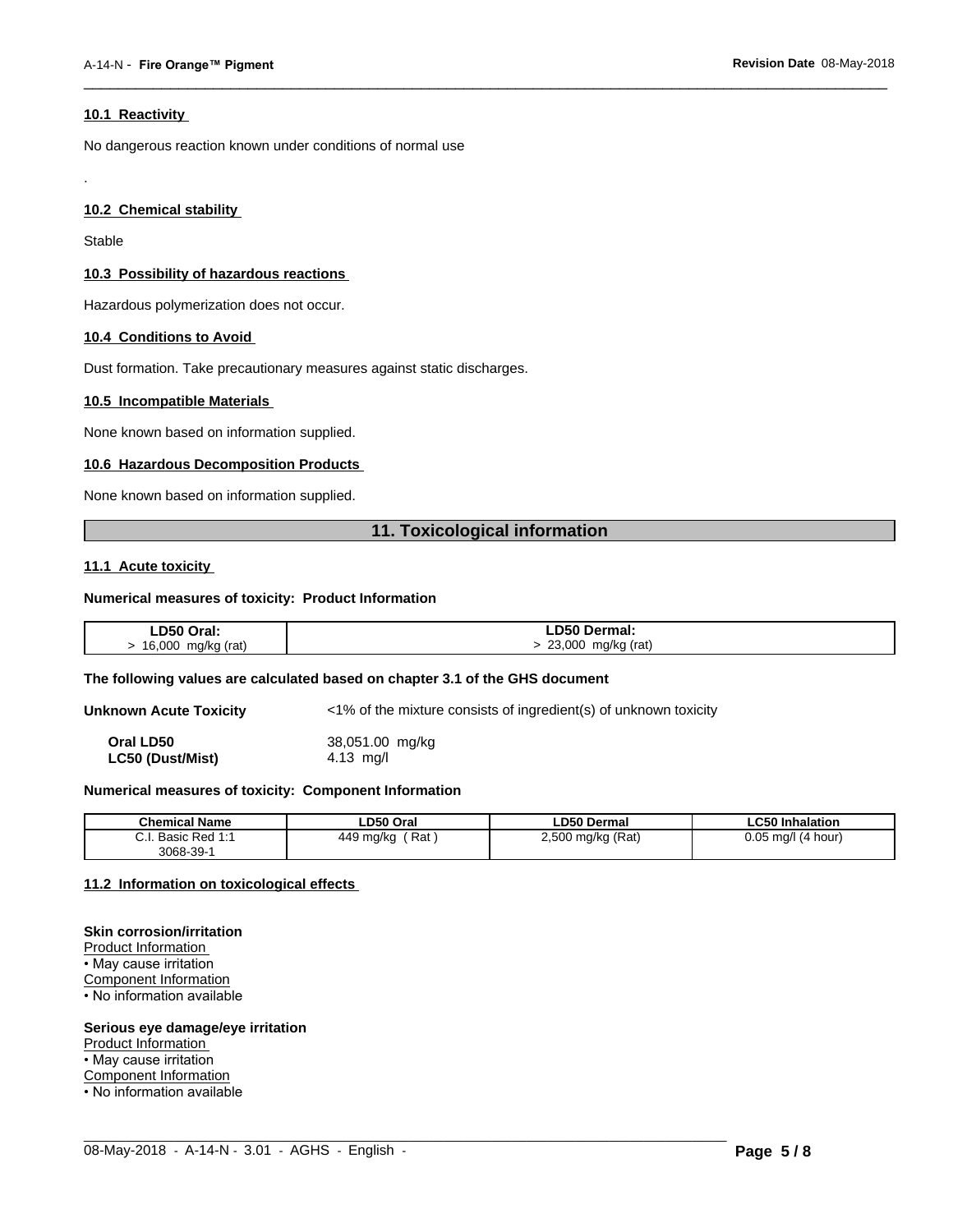#### **Respiratory or skin sensitization**

Product Information  $\overline{\cdot}$  May be harmful if inhaled Component Information • No information available

### **Germ cell mutagenicity**

Product Information • No information available Component Information • No information available

# **Carcinogenicity**

Product Information

• This product contains <0.1% free formaldehyde and may be capable of outgassing formaldehyde at levels in excess of OSHA's Action Level under some conditions of use. Formaldehyde is a known cancer hazard. Long term exposure may result in dermatitis or respiratory sensitization for sensitive individuals.Component Information

 $\overline{\phantom{a}}$  ,  $\overline{\phantom{a}}$  ,  $\overline{\phantom{a}}$  ,  $\overline{\phantom{a}}$  ,  $\overline{\phantom{a}}$  ,  $\overline{\phantom{a}}$  ,  $\overline{\phantom{a}}$  ,  $\overline{\phantom{a}}$  ,  $\overline{\phantom{a}}$  ,  $\overline{\phantom{a}}$  ,  $\overline{\phantom{a}}$  ,  $\overline{\phantom{a}}$  ,  $\overline{\phantom{a}}$  ,  $\overline{\phantom{a}}$  ,  $\overline{\phantom{a}}$  ,  $\overline{\phantom{a}}$ 

• No information available

#### **Reproductive toxicity**

Product Information • No information available

Component Information

• No information available

# **STOT - single exposure**

No information available

#### **STOT - repeated exposure**

• No known effect

#### **Other adverse effects**

Product Information • No information available Component Information

• No information available

# **Aspiration hazard**

Product Information • No information available

Component Information

• No information available

# **12. Ecological information**

#### **12.1 Toxicity**

**Ecotoxicity No information available** 

 $<$  1 % of the mixture consists of components(s) of unknown hazards to the aquatic environment

#### **Ecotoxicity effects**

#### **12.2 Persistence and degradability**

No information available.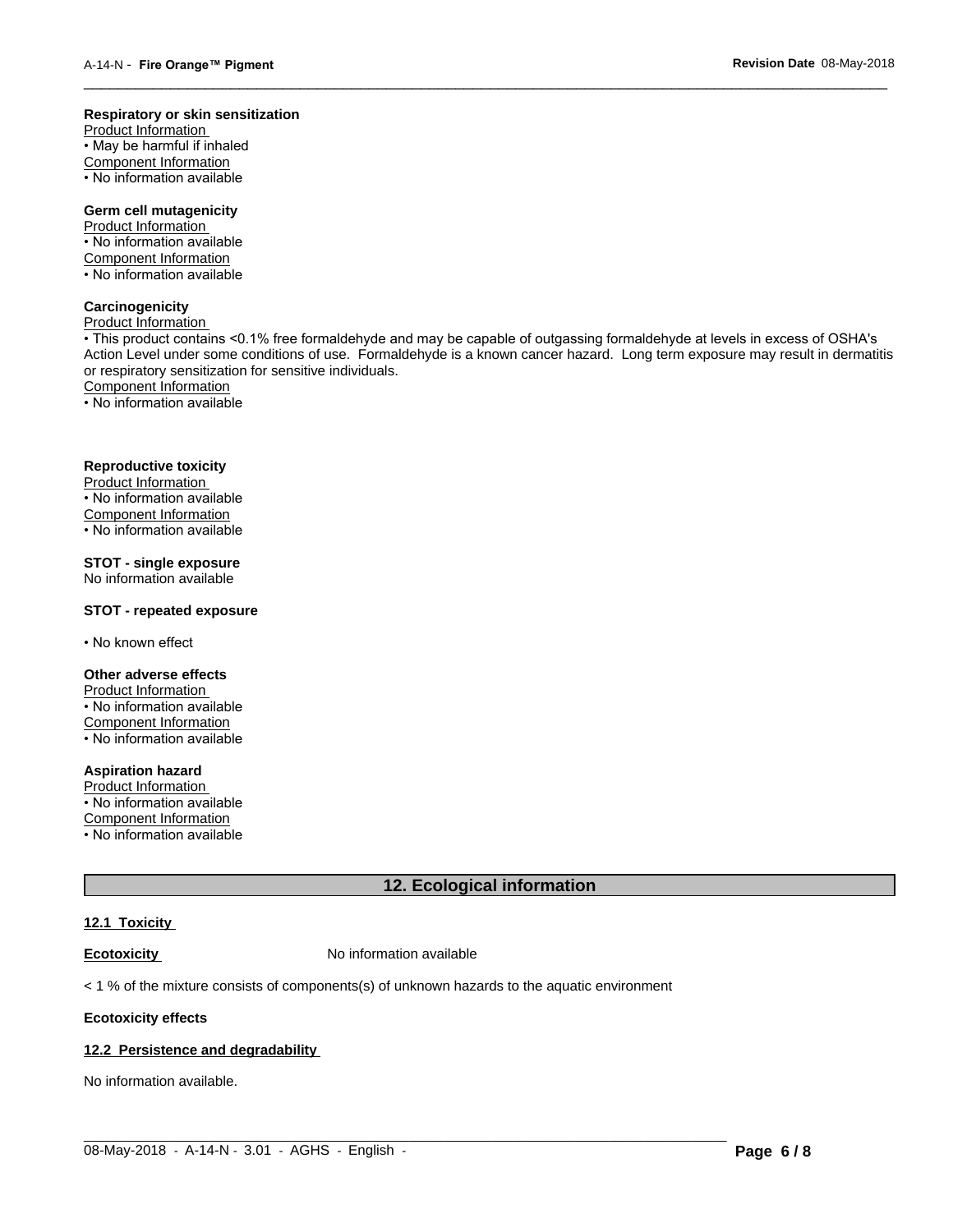#### **12.3 Bioaccumulative potential**

Discharge into the environment must be avoided

#### **12.4 Mobility in soil**

No information available.

#### **12.5 Other adverse effects**

No information available

#### **13. Disposal Considerations**

 $\overline{\phantom{a}}$  ,  $\overline{\phantom{a}}$  ,  $\overline{\phantom{a}}$  ,  $\overline{\phantom{a}}$  ,  $\overline{\phantom{a}}$  ,  $\overline{\phantom{a}}$  ,  $\overline{\phantom{a}}$  ,  $\overline{\phantom{a}}$  ,  $\overline{\phantom{a}}$  ,  $\overline{\phantom{a}}$  ,  $\overline{\phantom{a}}$  ,  $\overline{\phantom{a}}$  ,  $\overline{\phantom{a}}$  ,  $\overline{\phantom{a}}$  ,  $\overline{\phantom{a}}$  ,  $\overline{\phantom{a}}$ 

#### **13.1 Waste treatment methods**

Dispose of in accordance with federal, state, and local regulations.

# **14. Transport Information**

| <u>DOT</u>  | Not regulated |
|-------------|---------------|
| <b>MEX</b>  | Not regulated |
| <b>IMDG</b> | Not regulated |
| <b>IATA</b> | Not regulated |

| 15. Regulatory information     |                          |  |  |  |
|--------------------------------|--------------------------|--|--|--|
| 15.1 International Inventories |                          |  |  |  |
| <b>TSCA</b>                    | Complies                 |  |  |  |
| <b>DSL</b>                     | Complies                 |  |  |  |
| <b>EINECS/ELINCS</b>           | Complies                 |  |  |  |
| <b>ENCS</b>                    | $\overline{\phantom{0}}$ |  |  |  |
| <b>IECSC</b>                   | Complies                 |  |  |  |
| <b>KECL</b>                    | $\blacksquare$           |  |  |  |
| <b>PICCS</b>                   | Complies                 |  |  |  |
| AICS                           | Complies                 |  |  |  |
| <b>NZIoC</b>                   | $\blacksquare$           |  |  |  |

 **TSCA** - United States Toxic Substances Control Act Section 8(b) Inventory

 **DSL** - Canadian Domestic Substances List

 **EINECS/ELINCS** - European Inventory of Existing Chemical Substances/European List of Notified Chemical Substances

 **PICCS** - Philippines Inventory of Chemicals and Chemical Substances

 **ENCS** - Japan Existing and New Chemical Substances

 **IECSC** - China Inventory of Existing Chemical Substances

 **KECL** - Korean Existing and Evaluated Chemical Substances

 **PICCS** - Philippines Inventory of Chemicals and Chemical Substances

 **AICS** - Australian Inventory of Chemical Substances

 **NZIoC** - New Zealand Inventory of Chemicals

#### **15.2 U.S. Federal Regulations**

#### **SARA 313**

Section 313 of Title III of the Superfund Amendments and Reauthorization Act of 1986 (SARA). This product does not contain any chemicals which are subject to the reporting requirements of the Act and Title 40 of the Code of Federal Regulations, Part 372